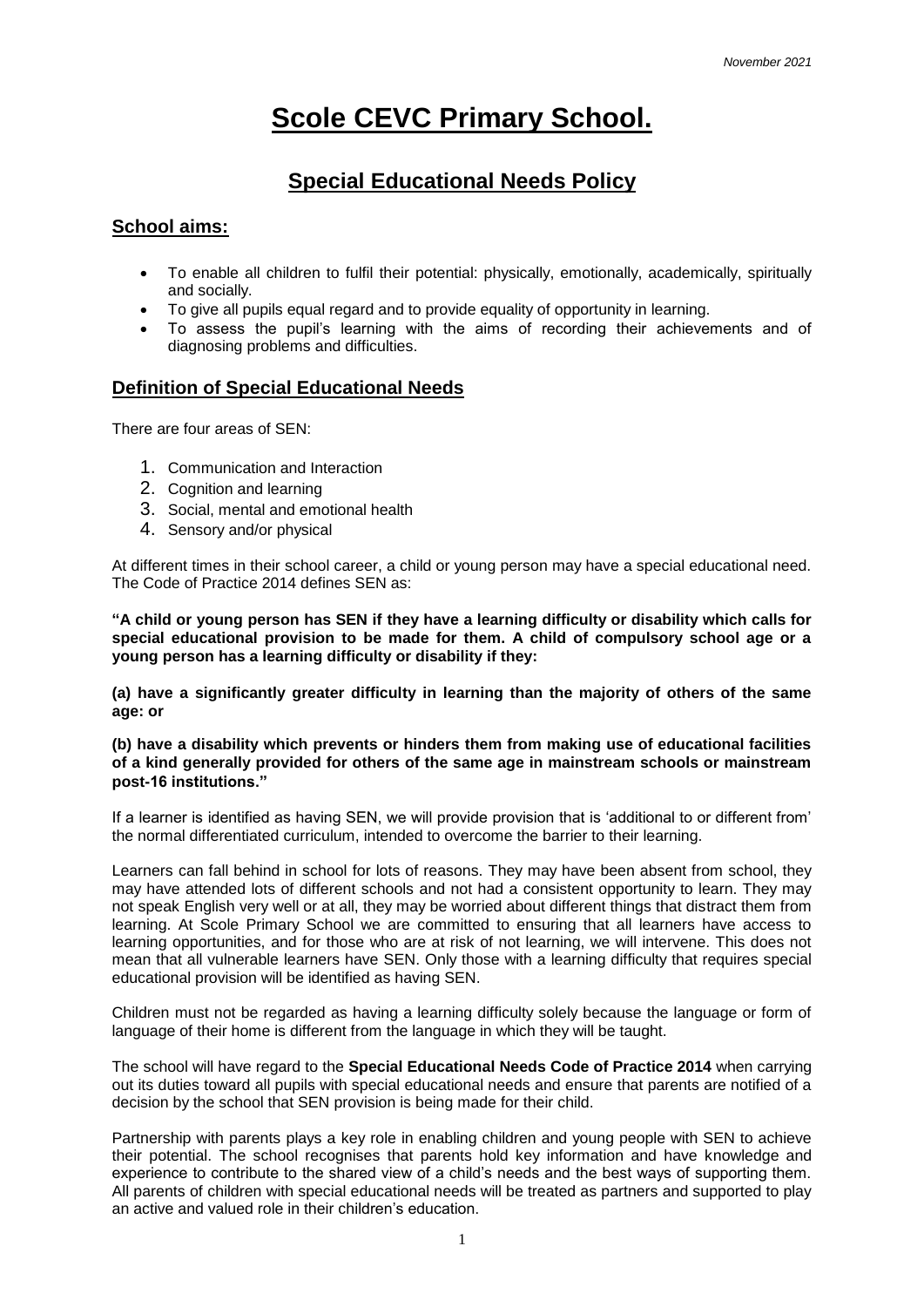Children and young people with special educational needs often have a unique knowledge of their own needs and their views about what sort of help they would like to help them make the most of their education will be ascertained. They will be encouraged to participate in all the decision-making processes and contribute to the assessment of their needs, the review and transition processes.

# **Identification, Assessment and Provision**

At the heart of the work of Scole Primary School is a continuous cycle of planning, teaching and assessing which takes account of the wide range of abilities, aptitudes and interests of children. The majority of children will learn and progress within these arrangements. Those children whose overall attainments or attainment in specific subjects fall significantly outside the expected range may have special educational needs.

Class teachers, support staff, parents/carers and the learner themselves will be the first to notice a difficulty with learning. At Scole Primary School we ensure that assessment of educational needs directly involves the learner, their parents/carer and their teacher. The Special Educational Needs Coordinator (SENCO) will also support with the identification of barriers to learning.

In our school and cluster we have access to various specialist services. We have access to services universally provided by Norfolk County Council, which are described on the Local Offer website.

Parents will be consulted and asked for their permission for the school to refer a pupil to an outside professional, e.g. a Speech and Language Therapist or an Educational Psychologist

Provision for children with special educational needs is a matter for the school as a whole. In addition to the governing body, the school's head teacher, the SENCO and all other members of staff have important day-to-day responsibilities. *All teachers are teachers of children with special educational needs.* Teaching such children is therefore a whole school responsibility.

# **Provision**

The school will assess each child's current levels of attainment on entry into Reception in order to ensure that they build upon the pattern of learning and experience already established during the child's pre-school years. If the child already has an identified special educational need, this information may be transferred from the child's previous Early Years setting and the SENCO and the child's class teacher will use this information to:

- provide starting points for the development of an appropriate curriculum.
- identify and focus attention on action to support the child within the class
- use the assessment processes to identify any learning difficulties
- ensure ongoing observation and assessment provide regular feedback about the child's achievements and experiences to form the basis for planning the next steps of the child's learning
- involve parents in implementing a joint learning approach at home.

The identification and assessment of the special educational needs of children whose first language is not English, requires particular care. Where there is uncertainty about an individual child teachers will look carefully at all aspects of a child's performance in different subjects to establish whether the problems they have in the classroom are due to limitations in their command of the language that is used there or arise from special educational needs.

In order to help children who have special educational needs, the school will adopt a graduated response that recognises there is a continuum of special educational needs and brings increasing specialist expertise to bear on the difficulties that a child may be experiencing. The school will record the steps taken to meet the needs of individual children. The SENCO will have responsibility for ensuring that the records are kept and available as needed. If a child is referred for A Statutory Assessment the LA will be provided with a record of their work.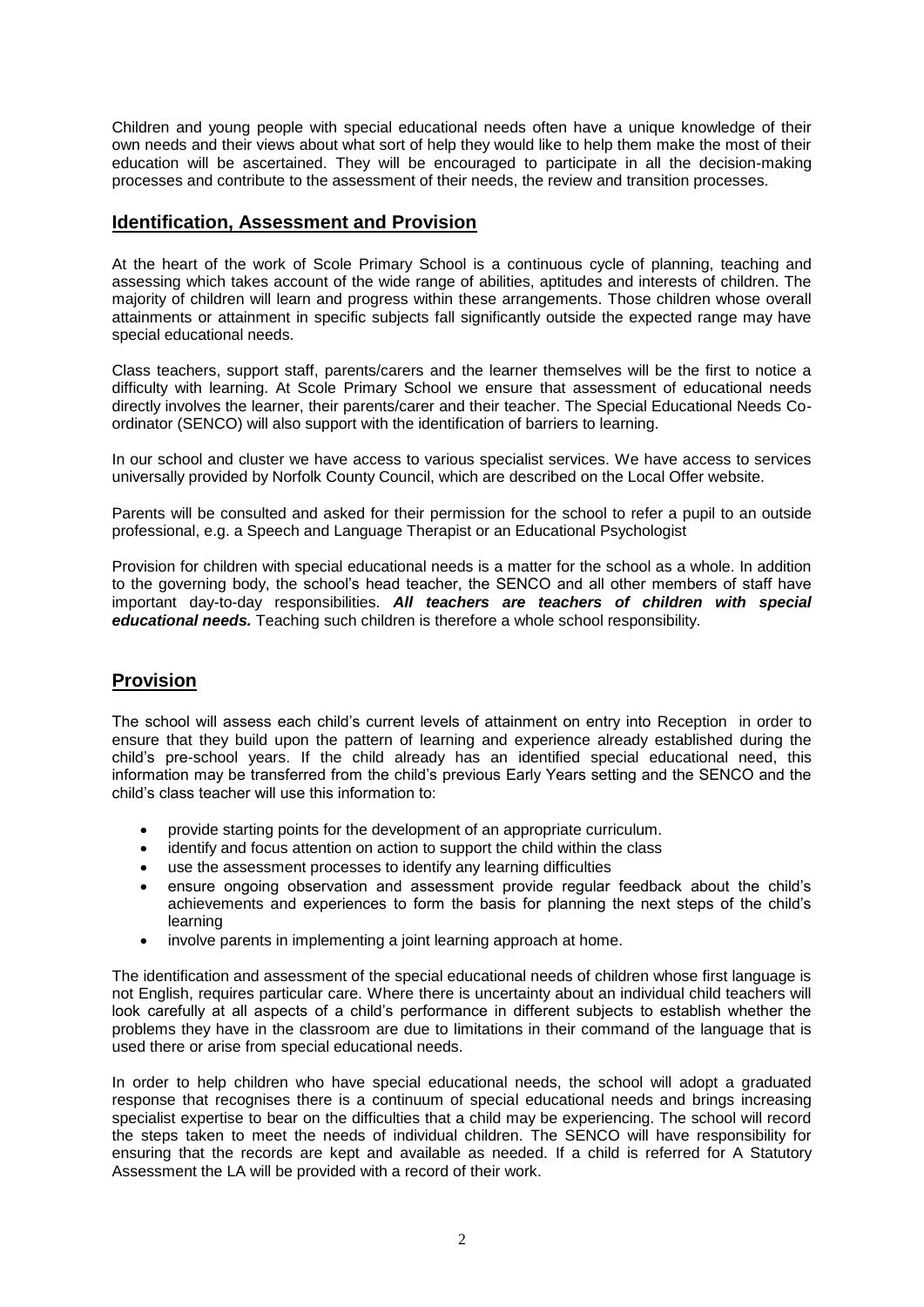Every teacher is required to adapt the curriculum to ensure access to learning for all children in their class. The Teacher Standards 2012 detail the expectations on all teachers, and we at Scole Primary School are proud of our teachers and their development.

Our teachers will use various strategies to adapt access to the curriculum including:

- Visual timetables
- Additional resources such as writing frames, the use of ICT, coloured overlays etc.
- Differentiated learning objectives
- Providing plenty of opportunities for multi- sensory practical learning.
- Positive behaviour rewards system

There is a teaching assistant in all classes for part or the whole day, depending on the age or need of the pupils. As well as supporting learning within the class, teaching assistants may also carry out small group interventions such as *Sound Discovery* or one to one catch up programmes such as *Toe by Toe* or *Precision Monitoring*.

Each learner identified as having SEN, is entitled to support that is 'additional to or different from' a normal differentiated curriculum. The type of support is dependent on the individual learning needs, and is intended to enable access to learning and overcome the barrier to learning identified

#### **The role of the SENCO at Scole School**

The SEN Coordinator (SENCO) responsibilities include:

- overseeing the day-to-day operation of the school's SEN policy
- liaising with and advising fellow teachers to ensure appropriate provision for children with special educational needs
- overseeing the records of all children with special educational needs
- liaising with parents of children with special educational needs when appropriate
- contributing to the in-service training of staff
- liaising with external agencies including the LA's support and educational psychology services, health and social services, and voluntary bodies.

#### **Monitoring children's progress**

The school's system for observing and assessing the progress of individual children will provide information about areas where a child is not progressing satisfactorily. Under these circumstances, teachers may need to consult the SENCO to consider what else might be done. This review may lead to the conclusion that the pupil requires help over and above that which is normally available within the particular class or subject. The key test of the need for action is evidence that current rates of progress are inadequate. Adequate progress can be defined in a number of ways. It might be progress which:

- closes the attainment gap between the child and their peers
- prevents the attainment gap growing wider
- is similar to that of peers starting from the same attainment baseline, but less than that of the majority of peers
- matches or betters the child's previous rate of progress
- ensures access to the full curriculum
- demonstrates an improvement in self-help, social or personal skills
- demonstrates improvements in the child's behaviour.

#### **Provision Maps**

Each term class teachers will contribute to the provision map that is an integral part of the SEN register. This information is duplicated in pupils' individual SEN file. This will include:

- strategies which are used in class to ensure the curriculum is accessible to learners with individual differences.
- identify any pupils requiring additional provision or intervention.
- track the progress of pupils before and after the additional provision/intervention